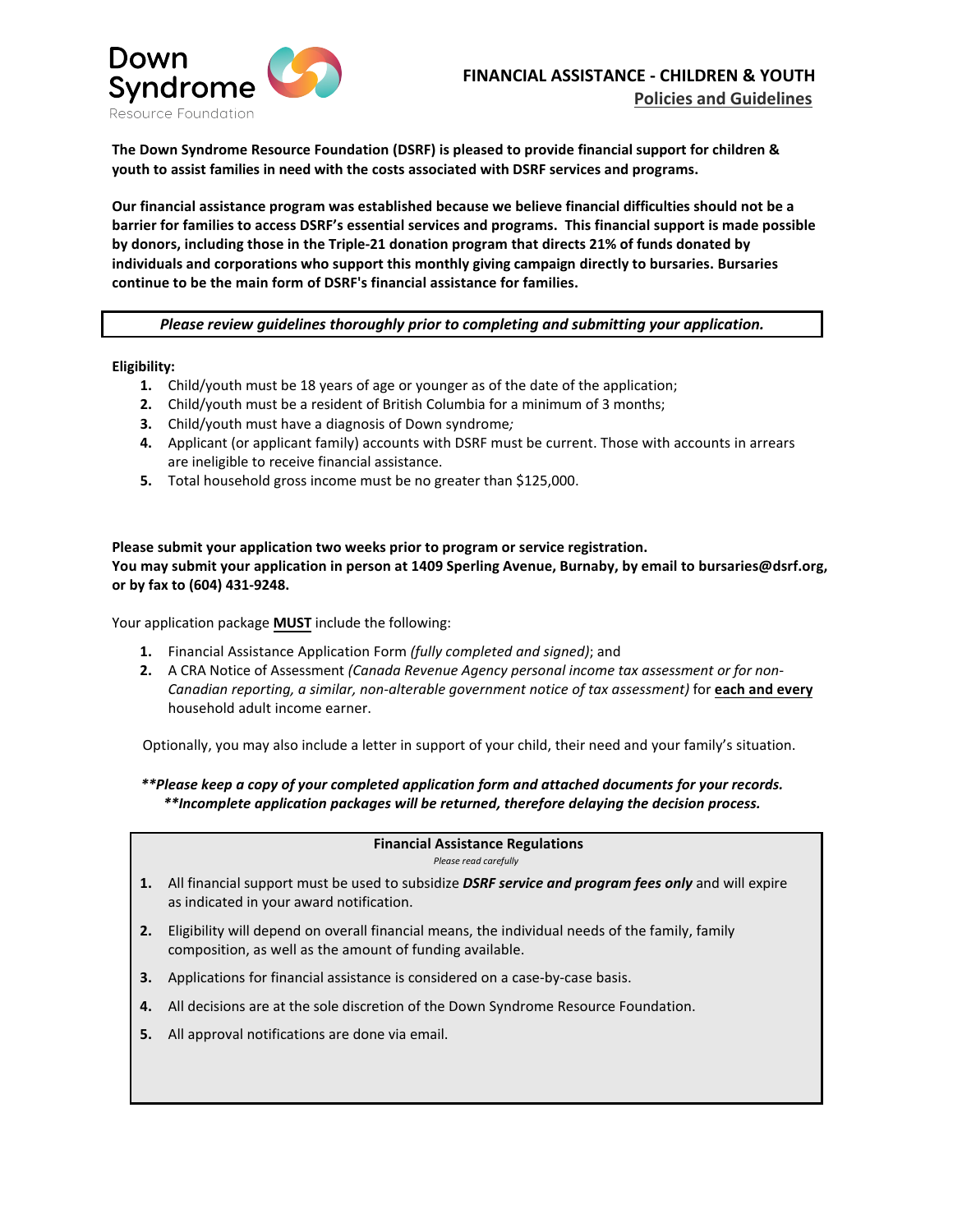

*The personal information collected on this form will be used for the purposes of determining DSRF financial assistance eligibility and will be treated confidentially in compliance with the BC Freedom of Information and Protection of Privacy Act. Any questions about the collection, use or disclosure should be directed to the Chief Executive Officer of the Down Syndrome Resource Foundation, (604) 444-3773, 1409 Sperling Avenue, Burnaby, BC V5B 4J8*

| TO BE COMPLETED BY PARENT OR GUARDIAN |  |  |
|---------------------------------------|--|--|
|---------------------------------------|--|--|

| <b>LAST NAME OF STUDENT</b>   | <b>FIRST NAME OF STUDENT</b> | DATE OF BIRTH (YYYY/MM/DD) |
|-------------------------------|------------------------------|----------------------------|
| <b>PROGRAMS Or Services</b>   |                              |                            |
|                               |                              |                            |
| NAME OF PARENT(S)/GUARDIAN(S) | <b>DAYTIME PHONE</b>         | <b>EVENING PHONE</b>       |
| <b>EMAIL ADDRESS</b>          |                              |                            |
| <b>ADDRESS</b>                | <b>CITY</b>                  | <b>POSTAL CODE</b>         |

#### **ELIGIBILITY**

**A.** Resident of British Columbia for **a minimum** of 3 months?

**B.** Does your child have a diagnosis of Down syndrome?

**C.** Attached CRA Notices of Assessment (*or for non-Canadian documentation, a similar,*

*non-alterable government notice of tax assessment)* for each family member?

**D.** Signature of Parent / Guardian (at end of application).  $YES \cup YES \cup YES$ 

**HOUSEHOLD MEMBERS** (Starting with yourself, please list all persons who normally reside in your home.) Include income for all adult household members. Income declarations must be confirmed with require income verification documents noted above.

| First Name: | Age: | Relationship: | <b>Please Select:</b> | Gross Income: \$ |     |
|-------------|------|---------------|-----------------------|------------------|-----|
| First Name: | Age: | Relationship: | <b>Please Select:</b> | Gross Income:    | - S |
| First Name: | Age: | Relationship: | <b>Please Select:</b> | Gross Income: \$ |     |
| First Name: | Age: | Relationship: | <b>Please Select:</b> | Gross Income:    |     |
| First Name: | Age: | Relationship: | Please Select:        | Gross Income: \$ |     |
| First Name: | Age: | Relationship: | <b>Please Select:</b> | Gross Income:    | - S |
| First Name: | Age: | Relationship: | <b>Please Select:</b> | Gross Income: \$ |     |
| First Name: | Age: | Relationship: | <b>Please Select:</b> | Gross Income:    |     |
|             |      |               |                       |                  |     |



YES NO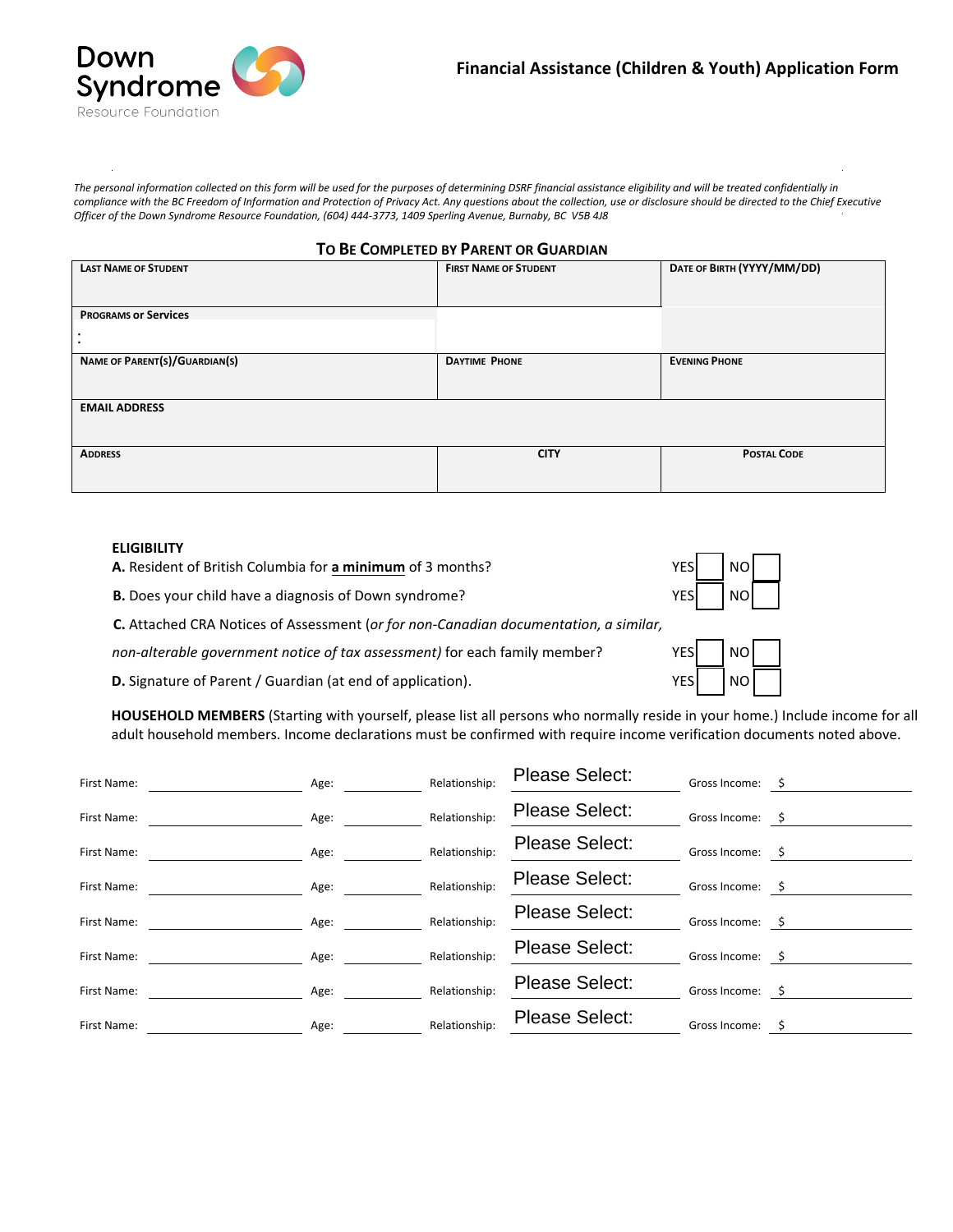

# **Financial Disclosure**

## **Amounts may be estimated to the nearest \$1,000.**

## **Other Income Sources**

| Child Disability Benefit (Annual Amount)        |  |
|-------------------------------------------------|--|
| Canada Child Benefit (Annual Amount)            |  |
| BC Early Childhood Tax benefit (Annual Amount)  |  |
| Other Income Sources (including family support) |  |

## **Assets**

| Home                                          |   |
|-----------------------------------------------|---|
|                                               | ς |
| Other properties                              |   |
|                                               | ς |
| Automobiles                                   |   |
|                                               |   |
| Other vehicles                                |   |
|                                               | c |
| Stocks, bonds and term deposits               |   |
|                                               | S |
| Any other assets (including savings accounts) |   |

# **Liabilities**

| Mortgage               |  |
|------------------------|--|
|                        |  |
| Line of credit balance |  |
|                        |  |
| Credit cards balance   |  |
|                        |  |
| Any other liabilities  |  |